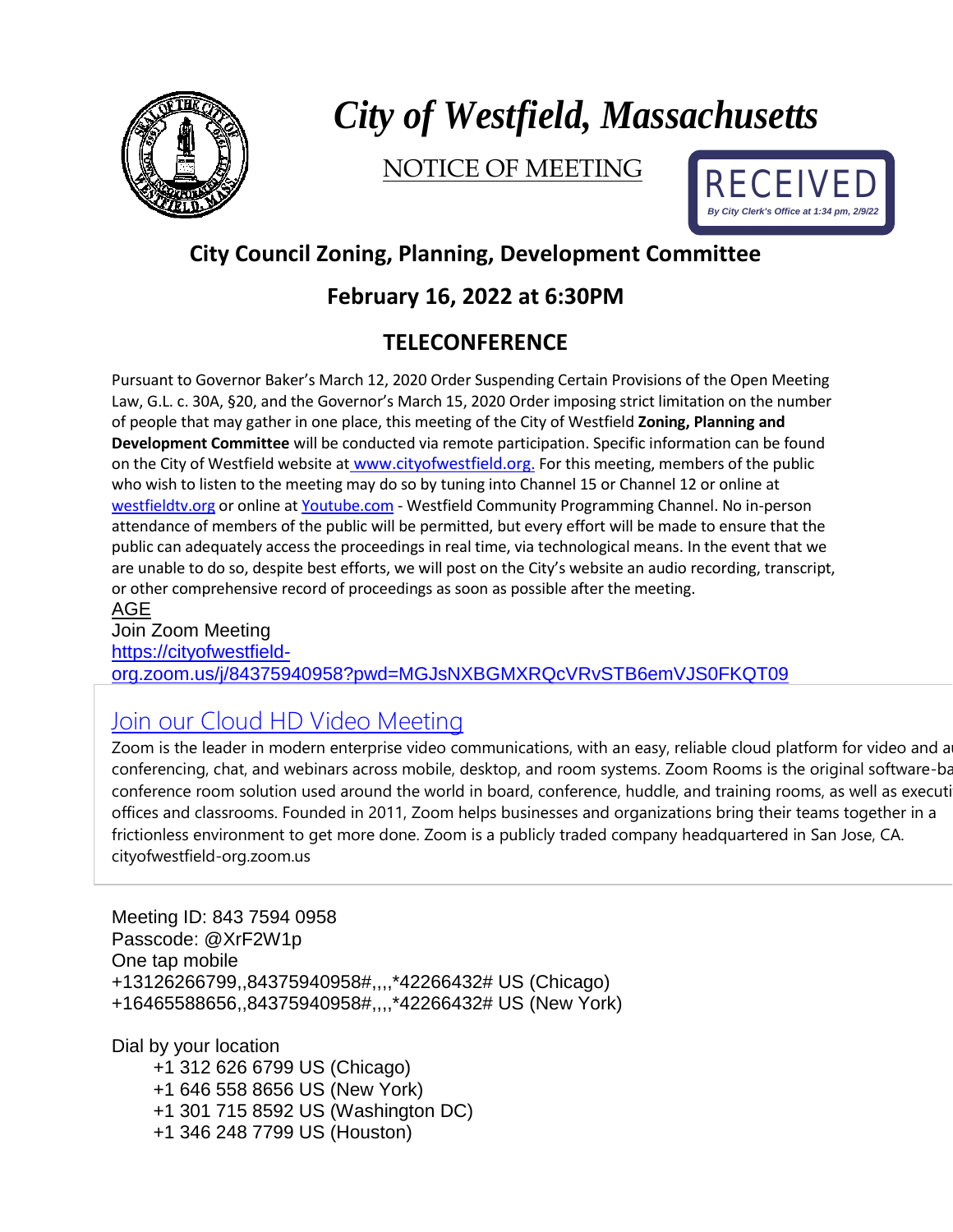+1 669 900 9128 US (San Jose) +1 253 215 8782 US (Tacoma) Meeting ID: 843 7594 0958 Passcode: 42266432

#### NDA ITEMS

NOTE: No new public commentary is allowed for matters that were subject to public hearings (item 1).

- 1. Petition for a Zoning amendment submitted by City Councilor Ralph Figy related to allowing Tap Rooms in Industrial A Zones.
- 2. Public Participation 15 minutes. 3 minutes per speaker.
- 3. Approve minutes of prior meeting.